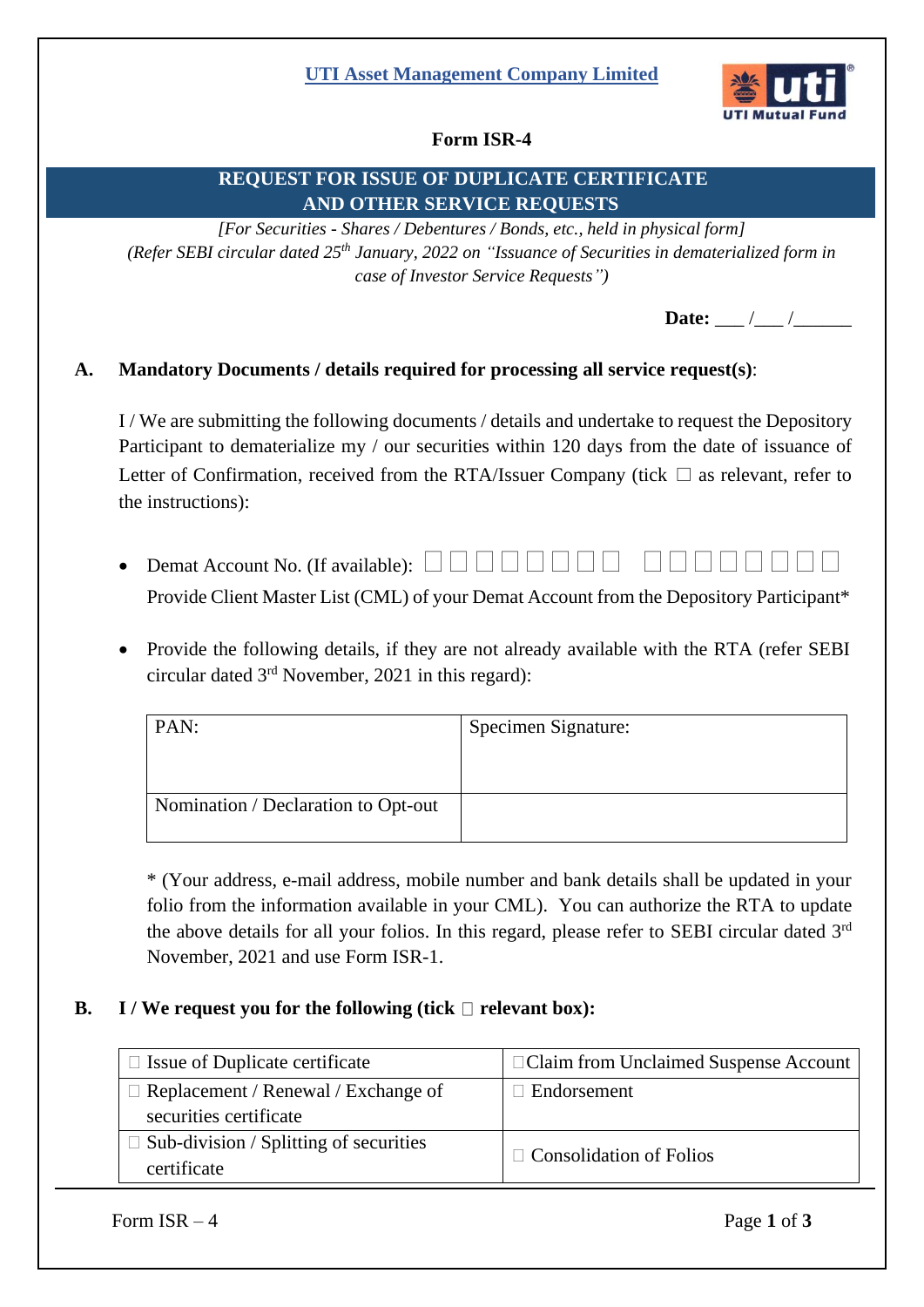# **UTI Asset Management Company Limited**



 $\Box$  Consolidation of Securities certificate  $\Box$  Transmission

Transposition *(Mention the new order of holders here):*

## **C. I / We are enclosing certificate(s) as detailed below\*\*:**

| Name of the Company               | UTI Asset Management Company Limited |  |
|-----------------------------------|--------------------------------------|--|
| <b>Folio Number</b>               |                                      |  |
| Name of the security holder(s) as |                                      |  |
| per the certificate(s)            | 2.                                   |  |
|                                   | 3.                                   |  |
| Certificate numbers               |                                      |  |
| Distinctive numbers               |                                      |  |
| Number & Face value of securities |                                      |  |

\*\* Wherever applicable / whichever details are available

## **D. Document / details required for specific service request:**

- I. Duplicate securities certificate.
- II. Claim from Unclaimed Suspense Account.

| Securities claimed | (in numbers) |
|--------------------|--------------|
|                    | (in words)   |

- III.  $\Box$  Replacement / Renewal / Exchange of securities certificate. (that is defaced, mutilated, torn, decrepit, worn out or where the page on the reverse is fully utilized.)
- IV. Endorsement.
- $V. \Box$  Sub-division / Splitting of securities certificate.
- VI.  $\Box$  Consolidation of securities certificate/Folios.
- VII. **Transmission**.
- VIII. Transposition.

*Provide / attach original securities certificate(s) for request for item numbers III to VIII above.*